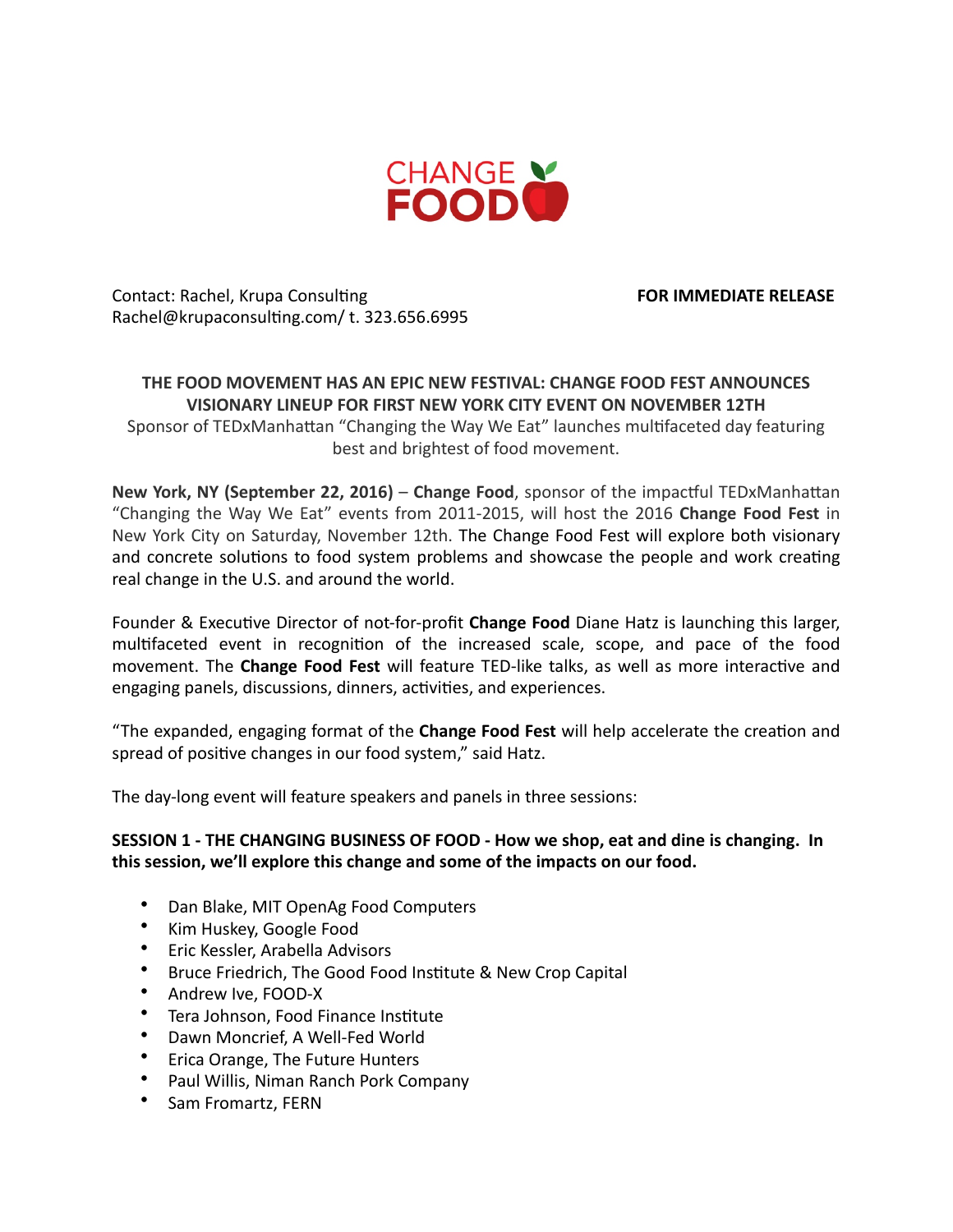• Panel - The Changing Business of Food

# **SESSION 2 - BUSINESSES DOING IT RIGHT - As more entrepreneurs enter the marketplace,** more companies are looking toward safe, healthy, delicious food. Meet some who are doing it right and are part of the force behind today's food system change.

- Sophia Mendelsohn, JetBlue
- Scott Norton, Sir Kensington's
- Erica Block, Local Orbit
- Alain Coumont, Le Pain Quotidien
- Adam Eskin, Dig Inn
- Jason Green, Edenworks
- Sam Polk, Everytable
- Annalyn Lavey, Square Roots Urban Grower
- Justin Johnson, Sustainable Kitchens
- Panel Businesses Doing It Right, featuring moderator Derek Denckla, Denckla Projects and Advisory Services and panelists Kurt Beecher Dammeier - Beecher's, Mary Cleaver -The Cleaver Co.,

SESSION 3 - REAL CHANGE, RIGHT NOW - There are people you might not know, working on a grassroots level, who are not only growing and providing food, they are bolstering local economies and saving lives. Meet some of them. These are the real rockstars of today.

- Devita Davison, FoodLab Detroit
- Loren Cardeli, A Growing Culture
- Tessa Edick, FarmOn! Foundation
- Tony Hillery, Harlem Grown
- Cary Junior, SouthEast Michigan Producers Association (SEMPA)
- Tony Hillery, Harlem Grown
- Angel Rodriguez, Asociación Puertorriqueños en Marcha
- Martina Lynch, Taharka Bros

All talks will also be recorded and placed in the **Change Food Video Library,** where they will be heavily promoted to the public throughout the year and beyond.

To continue the conversations, on Sunday, November  $13<sup>th</sup>$  Change Food has lined up a handful of incredible educational adventures:

- Beecher's Homemade Cheese Join Kurt Beecher Dammeier for a fun and informational look at their cheese making room followed by tastings and a discussion.
- Le Pain Quotidien Bread Making Class Experience an intimate bread baking class with Founder Alain Coumont.
- Harlem Grown Tour urban farms in Harlem and visit local restaurants serving greens from the Harlem Grown farm.
- Mary Swander's Vang & Map of My Wisdom Join Iowa's Poet Laureate Mary Swander for two amazing plays.